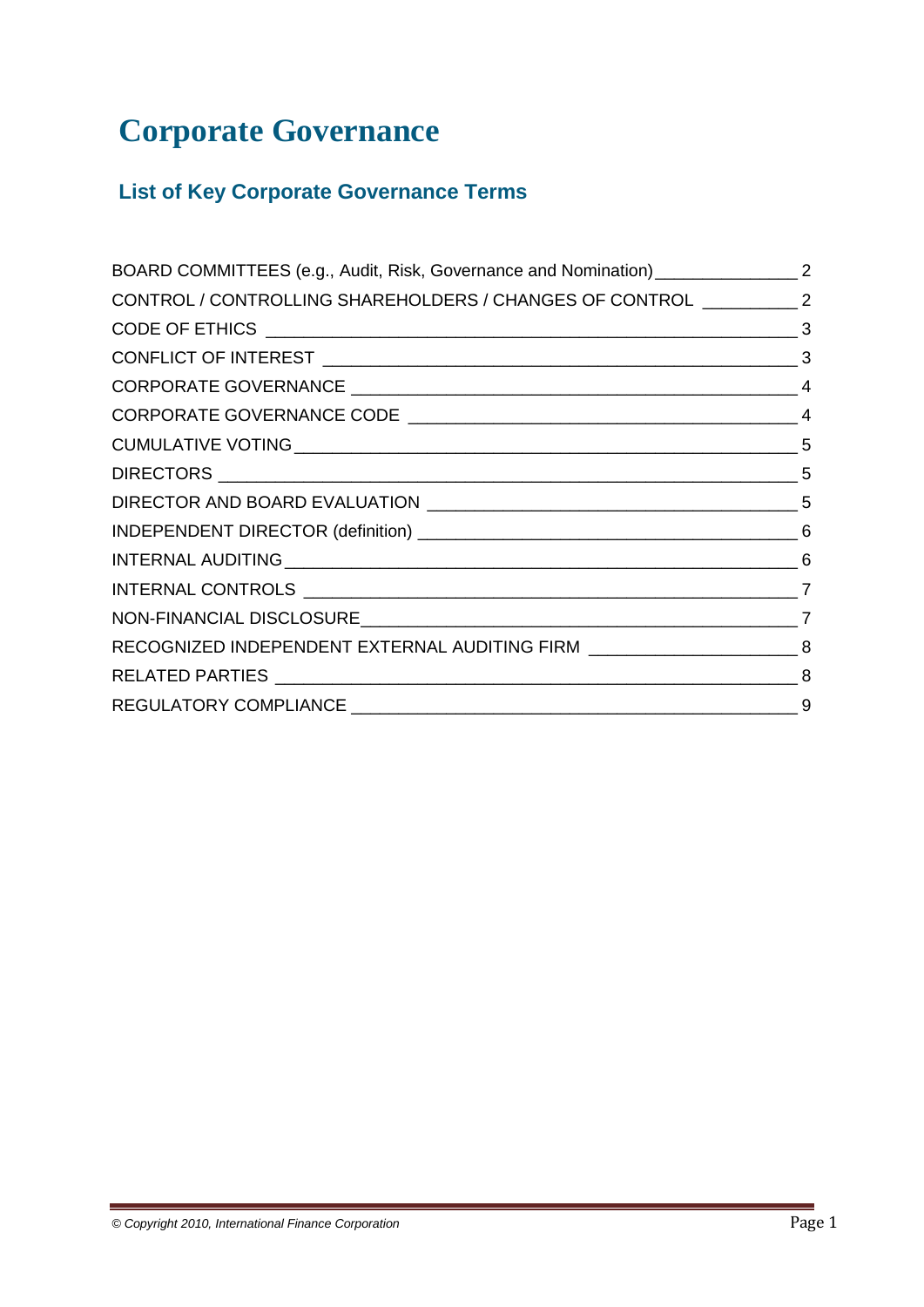# <span id="page-1-0"></span>**BOARD COMMITTEES (e.g., Audit, Risk, Governance and Nomination)**

(A) Companies feature a variety of approaches to their boards of directors. Many closely held companies see management effectively functioning at the board level and some boards are formulated solely to meet legal requirements and play no serious role in the life of the company.

In contrast, other boards strive to fulfill the strategic and oversight roles dictated by good corporate governance practices. These boards meet regularly, hold focused discussions and make decisions within the scope of their responsibilities with some independence from executive management. They also usually feature at least two or three committees usually consisting of at least three board members.

(B) Board committees allow a subset of directors with appropriate skills to spend additional time focusing attention on their assigned subject matter. These committees, however, do not relieve the full board of its responsibility for these matters, they merely allow for specialization and help streamline the operations (and the meetings) of the full board. The committee chairs typically present a report to the full board with the committees' recommendations on how the board can best fulfill its responsibilities.

(C) Good practice dictates a majority of independent directors on the most important committees to ensure that executive management does not have undue influence over their handling of matters which require decision making at the board level. Also, best practice requires that the board's chairperson does not chair any of the committees.

(D) The most common committees are as follows:

**Audit Committee -** The audit committee of the board of directors is primarily concerned with ensuring that the company's financial statements are timely, relevant and reliable; that financial controls are adequate; that the company complies with relevant regulation and that the internal and external auditors are fulfilling their proper roles. They are commonly responsible for recommending the selection and compensation of the external auditors.

**Corporate Governance and Nominations Committee -** This committee is responsible for assessing the performance and staffing needs of the board of directors and supplying the full board with recommendations on candidates. This committee also identifies the definition of and need for independent directors on the board.

**Remuneration Committee -** The remuneration committee is charged with recommending the overall salary structure including any incentive programs for the executive management of the company and the board of directors. **Other Committees -** A company can add additional standing committees or use ad hoc committees to address additional matters such as **risk management**, ethics, crisis management, environmental policies, labor issues, technology and others.

# <span id="page-1-1"></span>**CONTROL / CONTROLLING SHAREHOLDERS / CHANGES OF CONTROL**

(A) Control refers to the ability of an individual, a group or a legal entity, acting alone or in concert, to predetermine a company's decisions, its oversight and its management bodies.

(B) Control can be exercised through a variety of ways including:

- Voting at the shareholders' meeting;
- Electing/appointing the majority of members of the board of directors; or
- Electing/appointing key management personnel.

(C) The term "controlling shareholder" refers to a shareholder or a group of shareholders acting in concert who have the ability to control the company. The size of the ownership stake that will confer such controlling ability will vary depending on the ownership structure of a company (dispersed vs. concentrated) and the voting rights attached to each class of shares.

(D) Changes of control refer to any transfer of control. Examples of such transactions include but are not limited to:

- Sale by an existing controlling shareholder of its controlling stake in a company;
- Acquisitions of a significantly large equity stake in a company, on the market or through block purchases from several non-controlling shareholders;
- Hostile takeovers;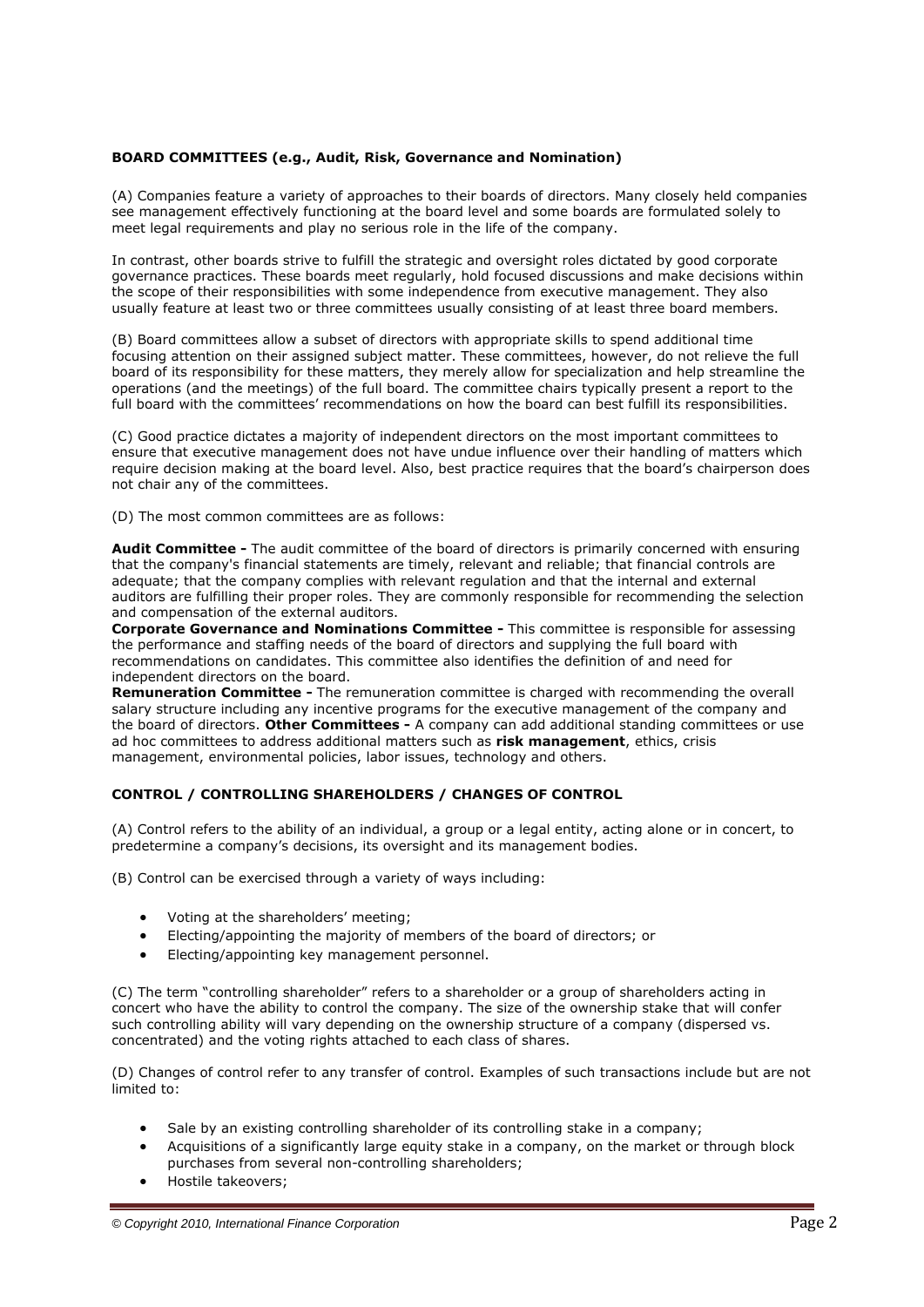- Nationalization by the state;
- Mergers and consolidations; and
- Conclusion of a shareholders' agreement between several relatively large but non-controlling shareholders, as a result of which the group acquires control over the company.

# <span id="page-2-0"></span>**CODE OF ETHICS**

(A) A code of ethics (also called a code of conduct) is a guide of behavior and values that imposes duties and responsibilities on a firm's directors, managers and employees towards its stakeholders, including colleagues, customers, business partners, government and society.

This code usually serves to: (i) emphasize the firms' commitment to ethics and compliance with the law; (ii) set forth basic standards or principles of ethical and legal behavior; (iii) provide reporting mechanisms for known or suspected ethical or legal violations; (v) indicate penalties for code violations (in spirit or in letter) and (iv) help prevent and detect wrongdoing.

(B) The particular issues covered by a code will vary with the business culture, values and industry in which the firm operates. The issues typically covered by the guiding principles in a code of ethics include:

- Avoiding and disclosing conflicts of interest
- Use of corporate property, information or position for personal gain
- Fair dealing including theft of competitors' proprietary information
- Guidance on acceptance of business entertainment and gifts
- Prohibition the acceptance of bribes and kick-backs
- Prohibition of insider trading
- Protection and proper use of corporate assets include the firm's trade secrets
- Compliance with the law and regulations
- Full, fair, truthful and timely disclosure of information to the market, auditors and regulators
- Reporting of significant accounting deficiencies to the board

(C) In addition to a code of conduct, many firms signal their commitment to the highest ethical and legal standards by becoming signatories to national and international initiatives to **combat corruption**, environmental degradation, and child labour and support other protocols of good corporate citizenship. Examples of such initiatives include the Principles for Countering Bribery and the Equator Principles.

(D) A firm adopts ethics and/or anti-corruption codes because they: (i) enhance a company's reputation/image; (ii) form a part of its risk and crisis management; (iii) help build a corporate culture around enunciated values; and (iv) communicate its commitment to ethical behavior to its stakeholders.

# <span id="page-2-1"></span>**CONFLICT OF INTEREST**

(A) The term "conflict of interest" refers to any situation in which an individual or corporation (either private or government) is in a position to exploit a professional or official capacity in some way for their (or that of a related party) personal or corporate benefit.

In short, it is a conflict between a person's private interests and public or professional obligations.

(B) Depending upon the law or rules related to a particular organization, the existence of a conflict of interest may not, in and of itself, be evidence of wrongdoing. In fact, for many professionals, it is virtually impossible to avoid having conflicts of interest from time to time. A conflict of interest can, however, become a legal and ethical problem if an individual tries (and/or succeeds in) to influence the outcome of a corporate decision for personal benefit. A director or executive of a corporation can be subject to legal liability if a conflict of interest results in a breach their fiduciary duty of loyalty.

(C) Corporate codes of ethics often provide procedures for managing conflicts of interest. Commonly, the individual is required, in good faith, to disclose any material transaction or relationship that can reasonably be expected to give rise to such a conflict to the board (or to the board's ethics, governance or audit committee). Directors are expected to recuse themselves from voting on any issue before the board in which they have a conflict of interest.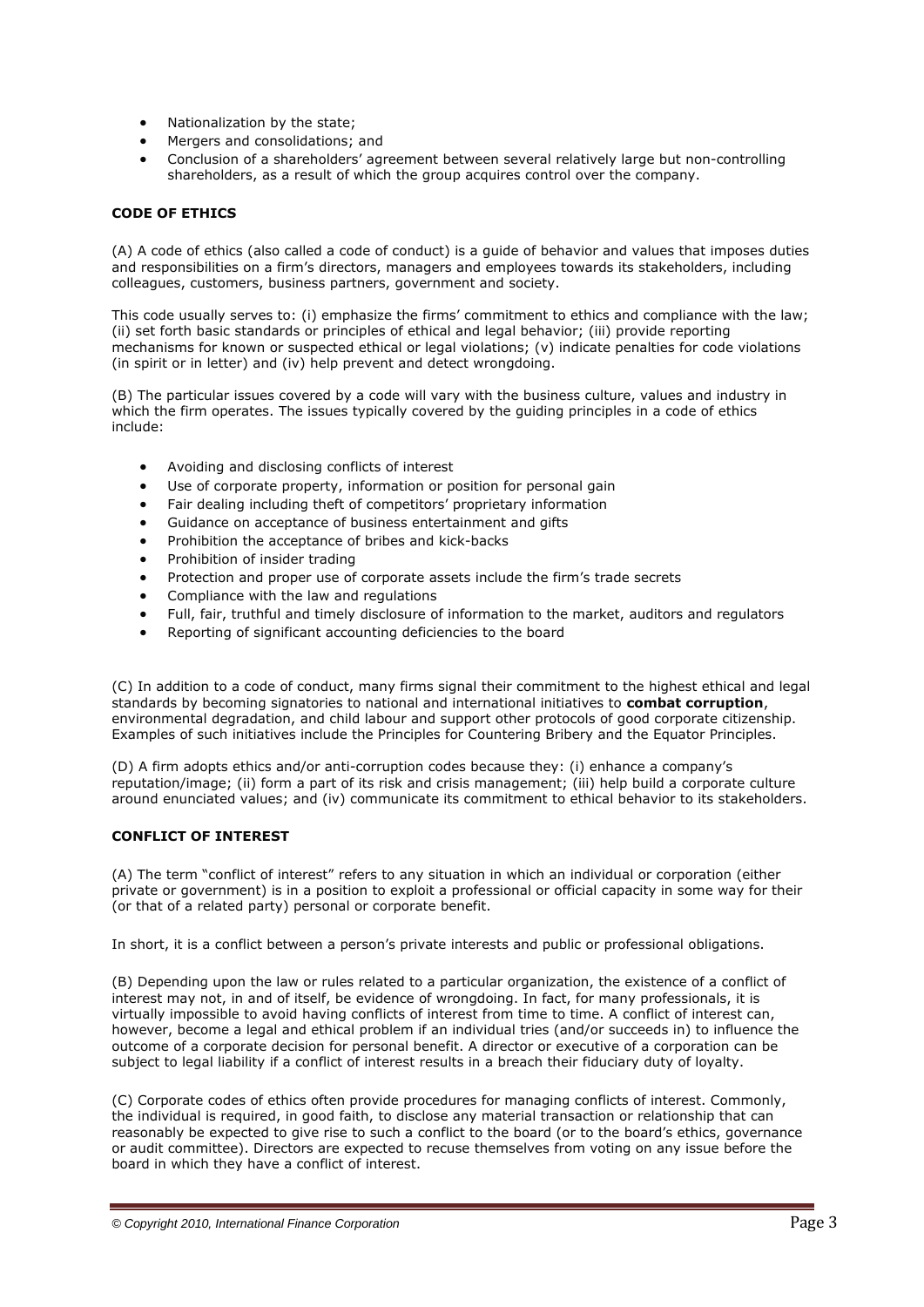(D) The term "conflict of interest" is often confused with conflicting interests. Conflict of interest is not the appropriate term to use if two or more persons have differing opinions or conflicting interests. A conflict of interest arises when one person has a "conflict of roles' and is serving two or more competing interests.

(E) An appearance of or a perceived conflict of interest can cause a loss of public confidence and directors and managers should avoid such situations.

# <span id="page-3-0"></span>**CORPORATE GOVERNANCE**

(A) There several definitions of corporate governance, including the following:

Corporate governance involves a set of relationships between a company's management, its board, its shareholders and other stakeholders. Corporate governance also provides the structure through which the objectives of the company are set, and the means of attaining those objectives and monitoring performance are determined.

*OECD Corporate Governance Principles, 2004*

Corporate governance relates to the ways in which suppliers of finance to corporations assure themselves of getting a return on their investment. *Shleifer & Vishny (1997) The Journal of Finance, Vol. 52, No.2, 737-783. June 1997*

Corporate governance is the system by which companies are directed and controled. *Cadberry Report, 1992*

#### (B) The IFC's definition is: **"Corporate governance refers to the structures and processes for the direction and control of companies."**

(C) Thus, corporate governance covers:

- Financial Stakeholders (Shareholders):
- Boards of Directors (Checks and Balances);
- Control Environment (Accounting, Controls, Internal and External Audit); and
- Transparency and Disclosure.

(D) At the same time, it does **not** include, although it may reinforce, the following:

- Corporate Social Responsibility / Corporate Citizenship;
- Socially Responsible Investing;
- Other Elements of Sustainability;
- Political Governance:
- **•** Business Ethics;
- Anti-Corruption / Anti-Money Laundering.

# <span id="page-3-1"></span>**CORPORATE GOVERNANCE CODE**

(A) The corporate governance code of **a company** is a document developed and approved by the board of directors which stipulates the company's governance policies as regards the shareholders rights, functioning of the board of directors and management, control environment, information disclosure and transparency.

 $(B)$  Many nations have a corporate governance country code<sup>1</sup>, developed and approved by national regulators or civil society, giving non-binding guidance to all companies on similar topics as a typical company code as well as in other areas such as anti-takeover defenses and executive compensation.

The mannimorporate surface country codes can be found at:<br>The Collection of corporate governance country codes can be found at: <http://www.ifc.org/ifcext/corporategovernance.nsf/Content/CountryCodes> [http://www.ecgi.org/codes/all\\_codes.php](http://www.ecgi.org/codes/all_codes.php) <http://www.ebrd.com/country/sector/law/corpgov/codes/index.htm>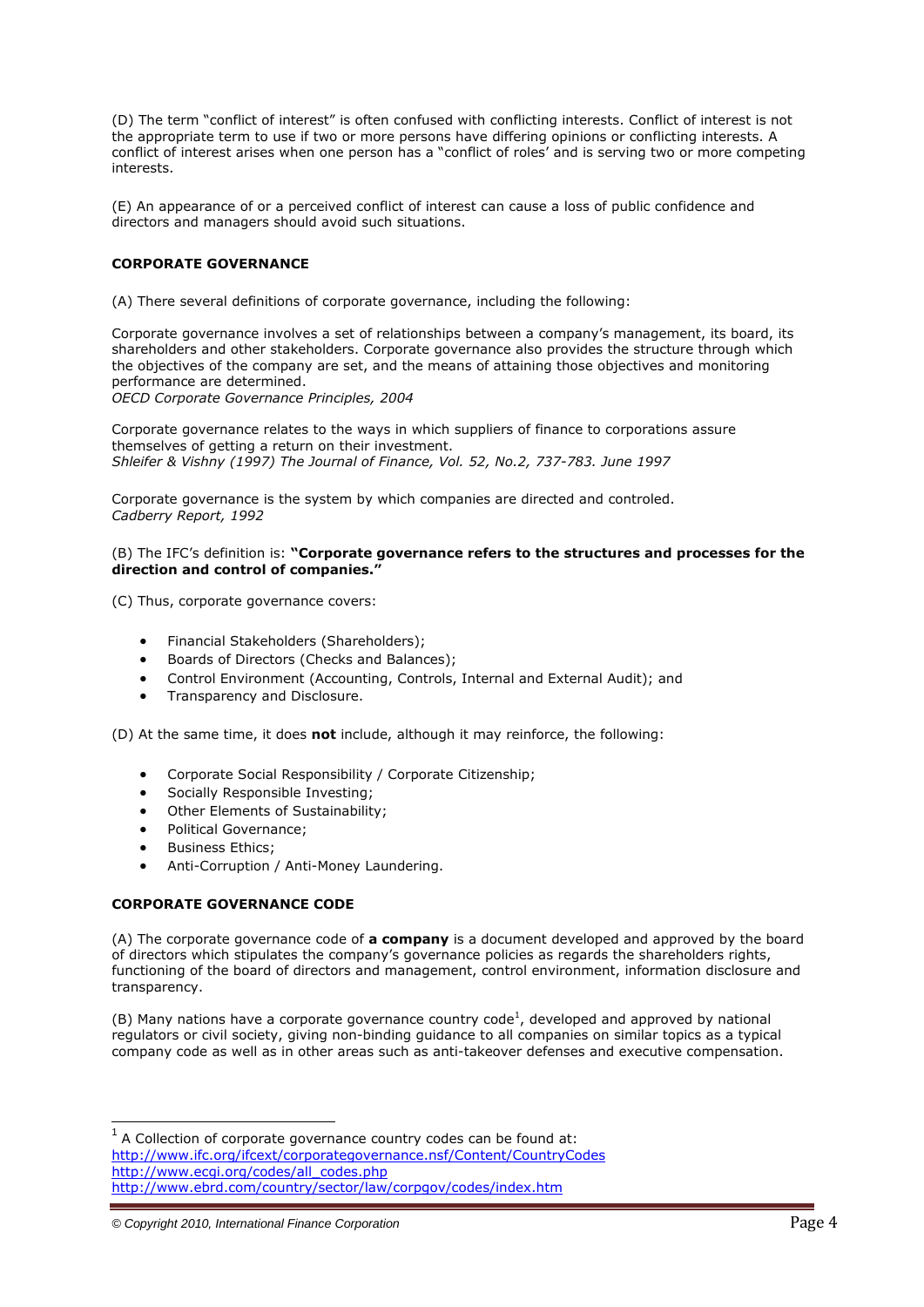# <span id="page-4-0"></span>**CUMULATIVE VOTING**

(A) Cumulative voting is a system for electing members of the board of directors that allows each shareholder to cast all his votes to a single nominee director **and** where the total number of votes he has is equal to the number of his voting shares multiplied by the number of directors put up for election.

(B) For example, if the election is for 5 directors and your equity stake is 1000 shares (each with a vote per share) under the regular voting system you could vote a maximum of 1000 shares for any single candidate. This would give you 5000 votes in total – 1000 for each of five potential directors. With cumulative voting, you could decide to vote all 5000 votes for a single candidate, 2500 each to of two candidates or allocate your total 5000 votes in anyway as you wish.

(C) Cumulative voting makes electing a director to the board much easier for holders (i.e., voters) of small equity stakes. Under the regular or statutory voting system the impact of their votes is less than under the cumulative system.

#### <span id="page-4-1"></span>**DIRECTORS**

(A) Persons serving as members of the company's board are directors. They are usually elected by voting the company's shares under rules established in the firm's organic documents. Directors have formal fiduciary duties established under relevant company and other law. If the firm is publicly listed, directors may also have additional accountability under applicable securities legislation.

(B) Directors can be classified as follows:

- **Executive Directors** members of the board who are employed by the company in an executive position. Executive directors are "**insiders**" of the firm.
- **Non-executive Directors** members of the board who do not occupy an executive position in the company. Not all non-executive directors meet the definition of *independent directors*. For example, persons who were recently in employ of the firm are not considered independent.
- **Independent Directors** see definition.

#### <span id="page-4-2"></span>**DIRECTOR AND BOARD EVALUATION**

(A) The board of directors should periodically assess its performance as a collegial body as well as the performance of its individual directors. Many boards undertake this evaluation exercise annually. If done well, appraisals help boards: (i) become more effective by clarifying the individual and collective responsibilities; (ii) improve the working relationship with managers; (iii) keep an appropriate balance of power between the board and the CEO; and (iv) take a developmental perspective.

(B) Several elements contribute to an effective evaluation process. They include:

- **Arriving at a consensus** on the need for and the benefits of an evaluation. All the directors should buy into the process to avoid it becoming divisive.
- **Selecting a leader** to champion the process. In general, the responsibility for the evaluation process rests with the governance committee.
- **Benchmarking the evaluation process** to that of other firms and distributing readings to the directors on evaluation current best practices.
- **Ensuring all the directors have input on what and how to evaluate** the board collectively and the directors individually. Many firms also invite input from the CEO and the senior managers. This process is set up at the beginning of the period to be covered in the evaluation with agreeing and focusing on the five or six things at which the board needs to excel. These factors will form the core on which the end-of-period evaluation will build. Many boards include matters such as boardroom dynamics, quality of the chairmanship, attendance, fee structure, relations with CEO and senior management, board resources and information and committees. Some boards evaluate different aspects an alternate years.
- **Starting with the evaluation of the board as a whole and then extending the evaluation to individual directors**. Typically the board evaluation starts with informal discussions followed by a written feedback from directors and senior management (usually by a confidential survey document). The individual evaluation includes a self-evaluation as well as confidential peer feedback. Many boards also review the minutes for the period under evaluation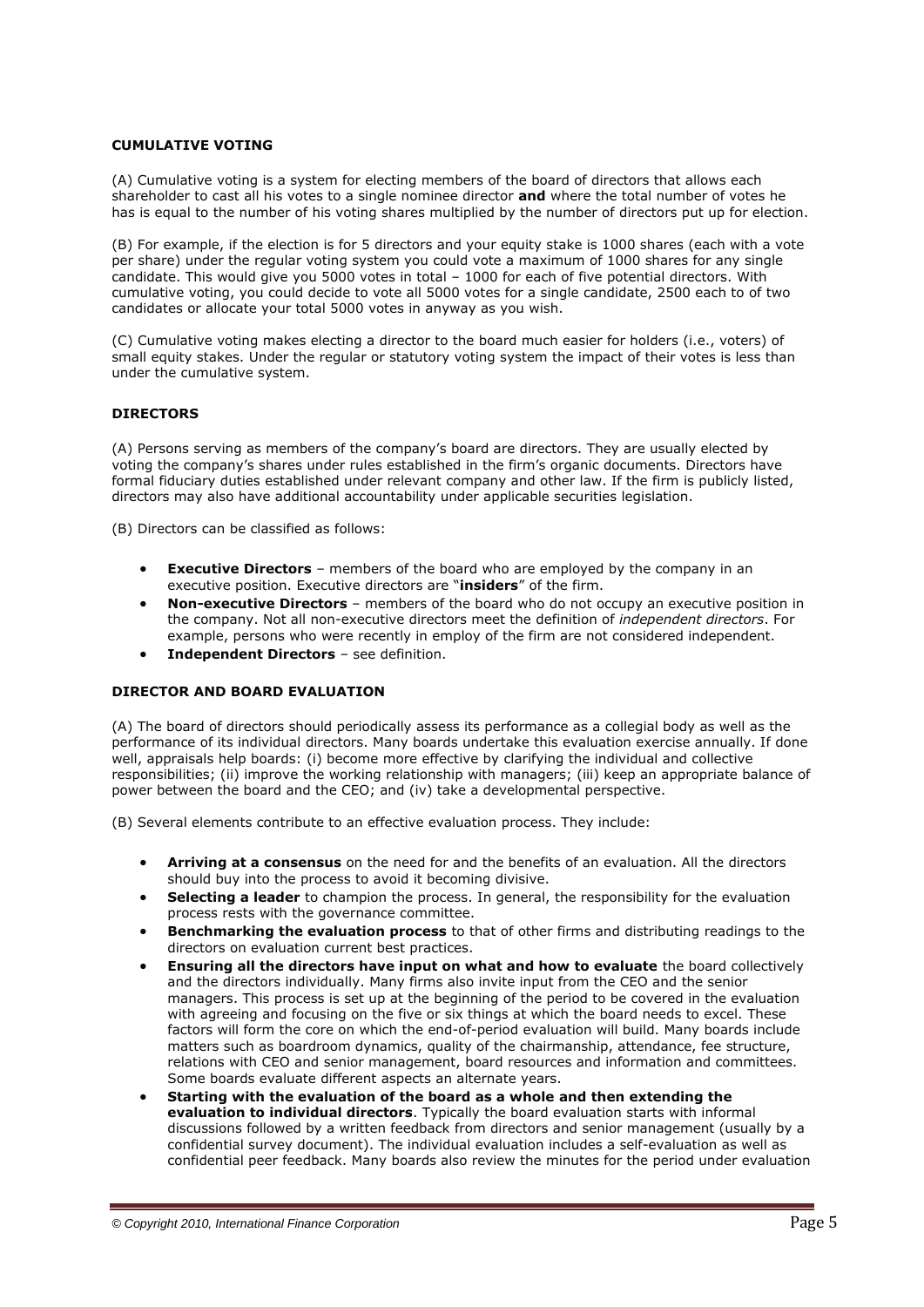and a few get input from outsiders such as market analysts, regulators and institutional investors.

 **Considering starting with an outside facilitator** (with some experience in such processes) for the first year or two before embarking on an independent self-evaluation process.

**Ensuring that the evaluation process end in some specified action.** Many boards disclose the process without the making the results public; a few firms disclose the results. The evaluation process should lead to a specific action plans for the next year. This may include changes to the mix of directors. For the individual directors, some firms use the process to prompt resignations and retirements by poor performers.

#### <span id="page-5-0"></span>**INDEPENDENT DIRECTOR (definition)**

The purpose of identifying and appointing independent directors is to ensure that the board includes directors who can effectively exercise their best judgment for the exclusive benefit of the Company, judgment that is not clouded by real or perceived conflicts of interest. It is expected that in each case where a director is identified as "independent", the board of directors will affirmatively determine that such director meets the requirements established by the board and is otherwise free of material relations with the Company's management, controllers, or others that might reasonably be expected to interfere with the independent exercise of his/her best judgment for the exclusive interest of the Company. An indicative definition from IFC follows<sup>2</sup>. In each case, the Company and the investing DFI should consider changes tailored to those sorts of relationships that would impair a director's independence, taking into account the circumstances of the particular Company.

"**Independent Director**" means a director who is a person who:

- has not been employed by the Company or its Related Parties in the past five years;
- is not, and is not affiliated with a company that is an advisor or consultant to the Company or its Related Parties;
- is not affiliated with a significant customer or supplier of the Company or its Related Parties;
- has no personal service contracts with the Company, its Related Parties, or its senior management;
- is not affiliated with a non-profit organization that receives significant funding from the Company or its Related Parties;
- is not employed as an executive of another company where any of the Company's executives serve on that company's board of directors;
- is not a member of the immediate family of an individual who is, or has been during the past five years, employed by the Company or its Related Parties as an executive officer;
- is not, nor in the past five years has been, affiliated with or employed by a present or former auditor of the Company or of a Related Party; or
- is not a controlling person of the Company (or member of a group of individuals and/or entities that collectively exercise effective control over the Company) or such person's brother, sister, parent, grandparent, child, cousin, aunt, uncle, nephew or niece or a spouse, widow, in-law, heir, legatee and successor of any of the foregoing (or any trust or similar arrangement of which any such persons or a combination thereof are the sole beneficiaries) or the executor, administrator or personal representative of any Person described in this sub-paragraph who is deceased or legally incompetent,

and for the purposes of this definition, a person shall be deemed to be "affiliated" with a party if such person (i) has a direct or indirect ownership interest in; or (ii) is employed by such party; "Related Party" shall mean, with respect to the Company, any person or entity that controls, is controlled by or is under common control with the Company.

#### <span id="page-5-1"></span>**INTERNAL AUDITING**

(A) Internal auditing can be seen as an organizational control that functions by measuring the effectiveness of other controls.

 2 Please also see the EC Commission Recommendation dated 15 February 2005 on the role of nonexecutive or supervisory directors of listed companies and on the committees of the supervisory board <http://eur-lex.europa.eu/LexUriServ/LexUriServ.do?uri=OJ:L:2005:052:0051:0063:EN:PDF>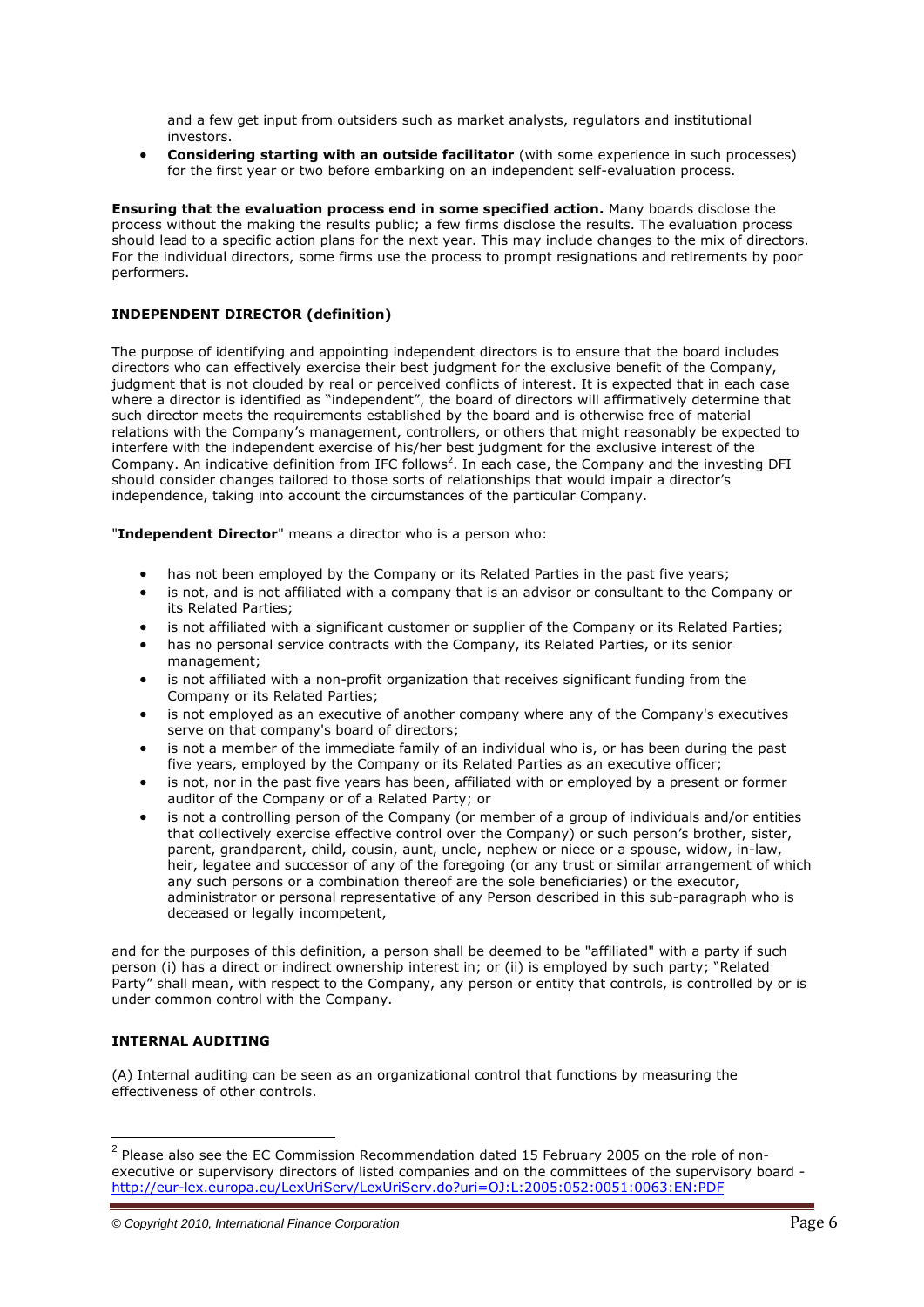(B) Internal auditing is an independent, objective assurance and consulting activity designed to add value and improve an organization's operations. It helps an organization accomplish its objectives by bringing systematic, disciplined approach to evaluate and improve the effectiveness of risk management, control and governance processes. *The Institute of Internal Auditors*

# <span id="page-6-0"></span>**INTERNAL CONTROLS**

(A) Internal control is a process, affected by an entity's board of directors, management, and other personnel, designed to provide reasonable assurance regarding the achievement of objectives in the following categories:

- Effectiveness and efficiency of operations
- Reliability of financial reporting
- Compliance with applicable laws and regulations

*Committee of Sponsoring Organizations of the Treadway Commission (COSO I)*

(B) Examples of internal control activities:

- 1. Monthly statements sent to customers
- 2. Use of cash register tapes
- 3. Use of numbered checks v
- 4. Sales orders and invoices are pre-numbered and controlled
- 5. Bank reconciliations prepared by a person independent of cash receipts recordkeeping
- 6. Debt and equity transactions are properly approved by the board
- 7. Cancelled share certificates are defaced to prevent reissuance
- 8. Periodic internal audits

(C) The Basle Committee on Banking Supervision has issued special guidelines for internal controls in financial institutions. For details on internal controls system in listed financial institutions, see *Framework for Internal Control Systems in Banking Organisations*, Basle, September 1998.

# <span id="page-6-1"></span>**NON-FINANCIAL DISCLOSURE**

(A) The purpose of the disclosing non-financial in addition to financial information is to provide context necessary to the understanding of the firm's financial condition, changes in financial condition, and results of operations.

(B) Management has a responsibility to communicate with shareholders in a clear and straightforward manner. These non-financial disclosures should satisfy three major objectives:

- To provide narrative explanations of the company's financial statements that enables investors to see the companies through the eyes of the management;
- To provide context within which financial statements can be analyzed;
- To provide information about the quality, and the potential variability, of a company's earnings and cash position so investors can judge if past performance is indicative of future performance.

(C) The appropriate content of the non-financial disclosure will vary with the particular firm and from year to year. However, the information should be salient, concise and clear. Generally, non-financial disclosure covers discussions of critical accounting estimates, material changes in revenue, discontinued operations, extraordinary items, liquidity and capital resources.

Other companies include more diverse issues including management of intellectual capital, executive remuneration, occupational health and safety practices, research and development, corporate governance, compliance with anti-corruption protocols, the firm's code of conduct, reputation risk and the environmental and social impact of corporate activity.

(D) The regulations for Management Discussion and Analysis (MD&A) established by the US Securities and Exchange Commission provide extensive guidance on the appropriate content of non-financial disclosure. Comparable guidance can be obtained from the U.K.'s practices for the Operational and Financial Review (OFR).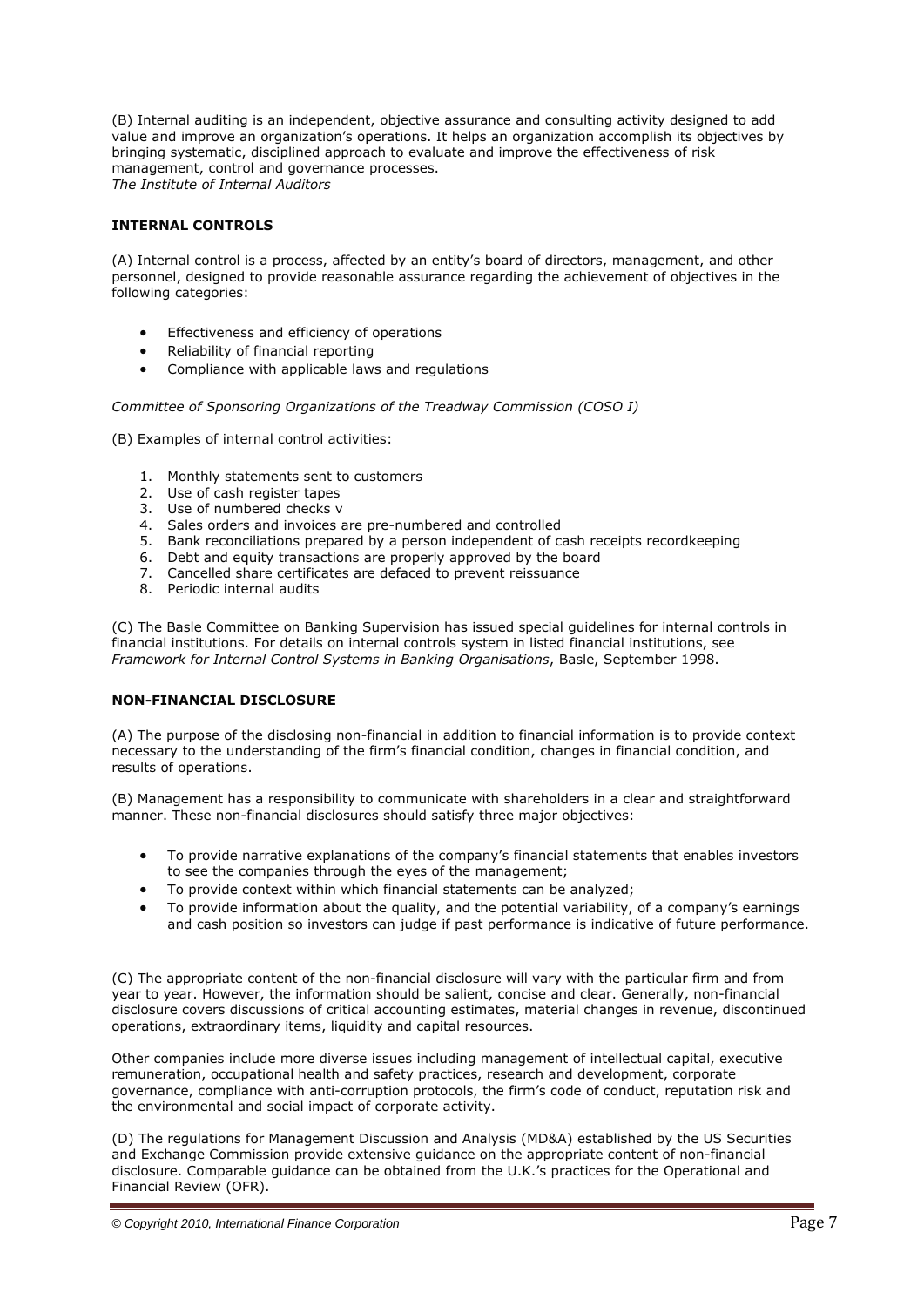(E) As a part of their investor communications programs, many firms combine the publication of their audited, statutory financial statements with their non-financial disclosures (both mandatory and voluntary) to produce an **annual report**.

# <span id="page-7-0"></span>**RECOGNIZED INDEPENDENT EXTERNAL AUDITING FIRM**

(A) Each element in this clause directs attention to a specific requirement:

- **recognized** focuses on technical proficiency and reputation;
- **independent** refers to ability to exercise objective, neutral and disinterested judgment; and
- **external auditing firm** alludes to the conduct of the audit by an outside entity which is separate (i.e., not a related party) from the company, its management, its board and its shareholders.

(B) Generally, a recognized auditing firm should have the following characteristics: (i) be legally registered and authorized under applicable company law, tax law, securities regulations, banking laws and other legal frameworks to audit and attest financial statements; (ii) work is conducted under the supervision of persons licensed by internationally recognized professional accounting and auditing bodies; (iii) the work is conducted consistent with international accounting and auditing standards such as the IFRS and ISA; and (iv) the firm's work is subject to peer review or requlatory inspection.

(C) Independence refers to a mental attitude which ensures freedom from control by or influence of others. Auditors should be independent in fact and in appearance. In assessing auditor independence reliance is usually placed on indicators or existence of actual or perceived factors that could impair independence rather than guessing mental states.

The US's Sarbanes-Oxley Act provides excellent guidance on activities and conditions in which auditor independence should be considered impaired. The Act provides for:

- Limitations on the non-audit services that an external auditor can provide (for e.g., bookkeeping services, IT design and implementation, valuation, internal audit services, HR services, investment banking services are prohibited)
- Audit committee's pre-approval of non-audit services bought from the external auditors
- External auditors reporting to the audit committees
- External audit partner rotation at a minimum of every five years

Please refer to the Act for other provisions. Note that other laws and regulations may apply in different countries.

(D) In many countries, the financial statements of state-owned enterprises are audited by state auditors that report to the parliamentary bodies or congress. These are not considered external and these firms must use professional firms (i.e., chartered accountants, certified public accountants) instead of or in addition to these internal examinations.

#### <span id="page-7-1"></span>**RELATED PARTIES**

(A) Parties are considered to be related if one party has the ability to control the other party or to exercise significant influence or joint control over the other party in making financial and operating decisions.

(B) A party is related to an entity if:

(a) Directly, or indirectly through one or more intermediaries, the party:

- Controls, is controlled by, or is under common control with, the entity (this includes parents, subsidiaries and fellow subsidiaries);
- Has an interest in the entity that gives it significant influence over the entity; or
- Has joint control over the entity;